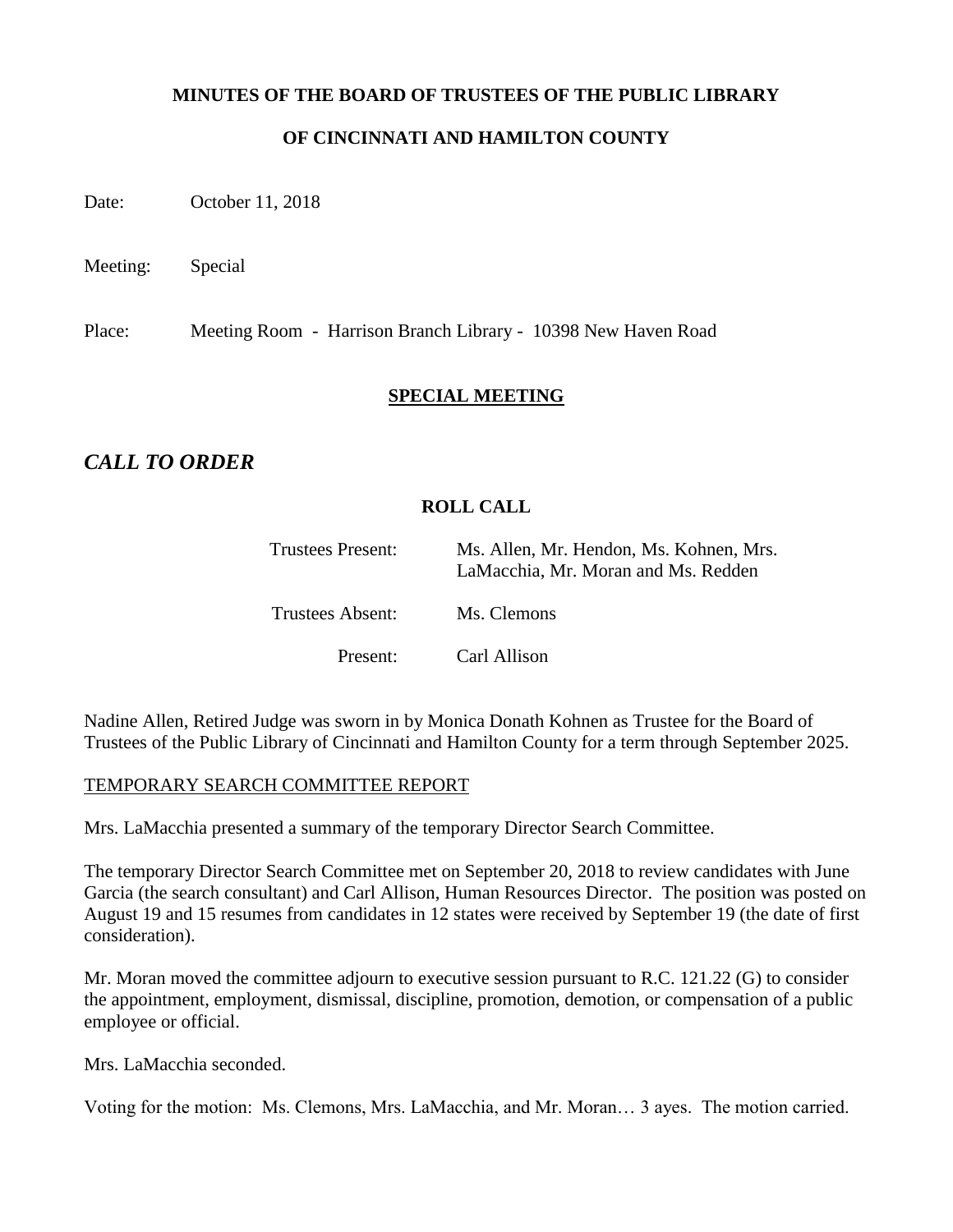Mrs. LaMacchia moved the Committee adjourn from Executive Session. Mr. Moran seconded. Voting for the motion: Ms. Clemons, Mrs. LaMacchia, and Mr. Moran… 3 ayes. The motion carried.

The temporary Director Search Committee met on September 24, 2018 to review candidates with June Garcia (the search consultant) and Carl Allison, Human Resources Director.

Mr. Moran moved the committee adjourn to executive session pursuant to R.C. 121.22 (G) to consider the appointment, employment, dismissal, discipline, promotion, demotion, or compensation of a public employee or official.

Mrs. LaMacchia seconded.

Voting for the motion: Ms. Clemons, Mrs. LaMacchia, and Mr. Moran… 3 ayes. The motion carried.

Mr. Moran moved the Committee adjourn from Executive Session. Mrs. LaMacchia seconded. Voting for the motion: Ms. Clemons, Mrs. LaMacchia, and Mr. Moran… 3 ayes. The motion carried.

The temporary Director Search Committee met on September 25, 2018 to review candidates with June Garcia (the search consultant) and Carl Allison, Human Resources Director.

Mr. Moran moved the committee adjourn to executive session pursuant to R.C. 121.22 (G) to consider the appointment, employment, dismissal, discipline, promotion, demotion, or compensation of a public employee or official.

Mrs. LaMacchia seconded.

Voting for the motion: Ms. Clemons, Mrs. LaMacchia, and Mr. Moran… 3 ayes. The motion carried.

Mr. Moran moved the Committee adjourn from Executive Session. Mrs. LaMacchia seconded. Voting for the motion: Ms. Clemons, Mrs. LaMacchia, and Mr. Moran… 3 ayes. The motion carried.

Mr. Moran moved that the following candidates are named finalists and are invited to visit the Library on October 10, 2018 and interview on October 11, 2018.

- Paula Brehm-Heeger
- Jeffrey Trzeciak
- *Third candidate withrew for personal reasons*

Ms. Clemons seconded.

Voting for the motion: Ms. Clemons, Mrs. LaMacchia, and Mr. Moran… 3 ayes. The motion carried.